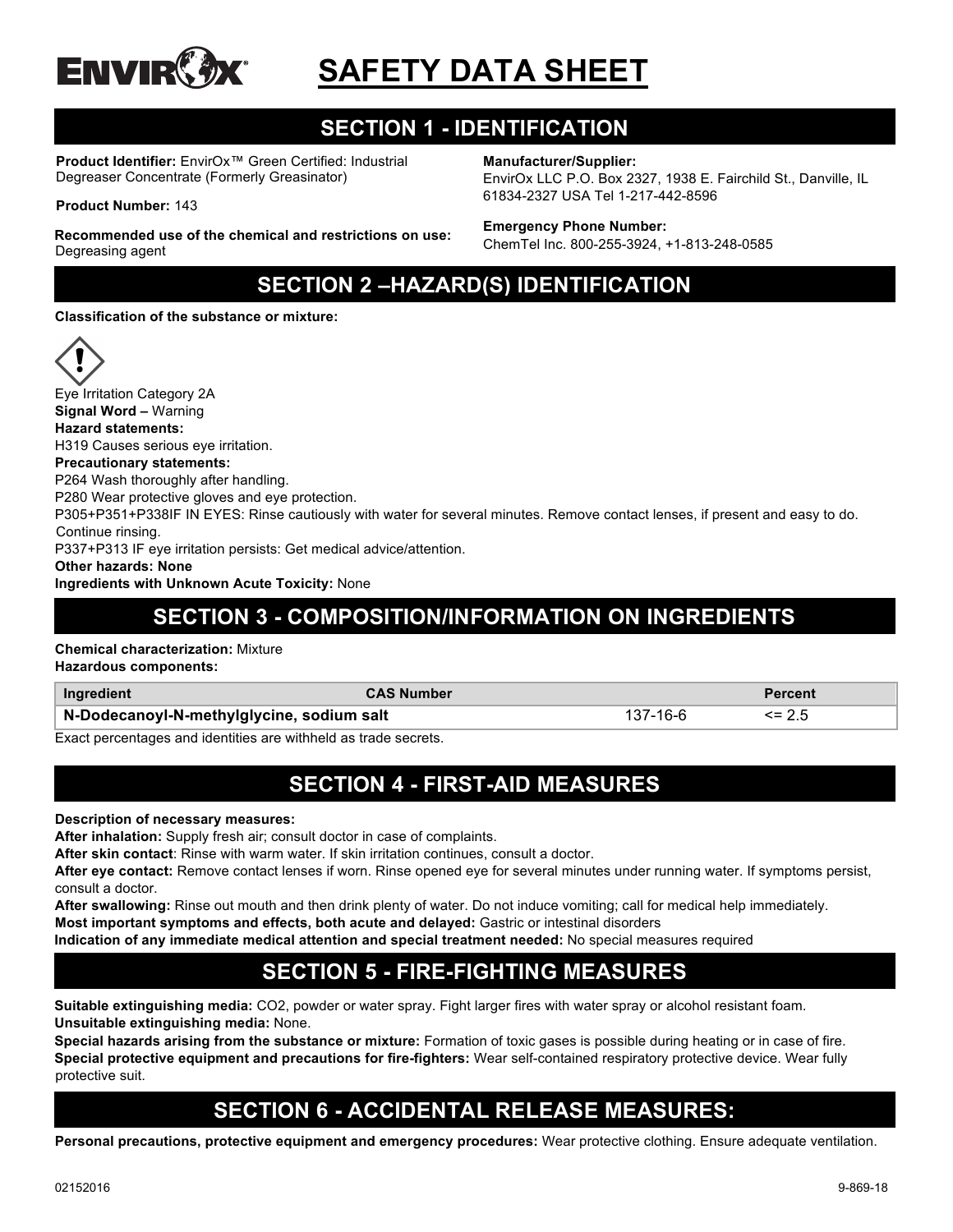**Methods and material for containment and cleaning up:** Absorb with liquid-binding material (sand, diatomite, acid binders, universal binders, sawdust). Clean the affected area carefully; suitable cleaners are: Warm water.

#### **SECTION 7 - HANDLING AND STORAGE**

**Precautions for safe handling:** Ensure good ventilation/exhaustion at the workplace. Prevent formation of aerosols. **Conditions for safe storage, including any incompatibilities:** Store in a cool location. Avoid storage near extreme heat, ignition sources or open flame. Store away from foodstuffs. Do not store together with oxidizing and acidic materials. Store in cool, dry conditions in well-sealed receptacles

# **SECTION 8 - EXPOSURE CONTROLS/PERSONAL PROTECTION**

**Components with workplace control parameters:** The product does not contain any relevant quantities of materials with critical values that have to be monitored at the workplace.

**Appropriate engineering controls**: No further information available.

**Personal protective equipment:**

**Respiratory protection:** Not required under normal conditions of use.

**Protection of hands:** Rubber gloves, Butyl rubber, Nitrile rubber, or Neoprene gloves.

**Eye protection:** Safety glasses

**Body protection:** Not required under normal conditions of use. Protection may be required for spills.

#### **SECTION 9 - PHYSICAL AND CHEMICAL PROPERTIES**

| Appearance:                                    | Form: Liquid          |
|------------------------------------------------|-----------------------|
|                                                | Color: Clear          |
| Odor:                                          | Unscented             |
| Odor threshold:                                | Not determined        |
| pH value at 20 $^{\circ}$ C (68 $^{\circ}$ F): | $7.0 \pm 0.5$         |
| Melting point/Melting range:                   | Undetermined          |
| Boiling point/Boiling range:                   | 212 °F / 100 °C       |
| Flash point:                                   | Not applicable        |
| Evaporation rate:                              | Not determined        |
| Flammability (solid, gaseous):                 | Not applicable        |
| <b>Explosive Limits</b>                        | Lower: Not Determined |

| <b>Explosive Limits</b>    | <b>Upper: Not Determined</b> |
|----------------------------|------------------------------|
| Vapor pressure:            | Not determined               |
| Vapor density:             | Not determined               |
| Relative Density:          | 1.005                        |
| Solubility:                | Fully miscible               |
| Partition coefficient      | Not determined               |
| (noctanol/water):          |                              |
| Auto-ignition temperature: | Not determined               |
| Decomposition temperature: | Not determined               |
| Viscosity:                 | Not determined               |
|                            |                              |

# **SECTION 10 - STABILITY AND REACTIVITY**

**Reactivity:** No further relevant information available.

**Chemical stability:** No decomposition if used and stored according to specifications.

**Possibility of hazardous reactions**: Reacts with strong acids. Reacts with strong oxidizing agents. Reacts with reducing agents.

**Conditions to avoid:** No further relevant information available.

**Incompatible materials**: No further relevant information available.

**Hazardous decomposition products:** Possible in traces.

### **SECTION 11 - TOXICOLOGICAL INFORMATION**

**Information on likely routes of exposure:**

**Inhalation:** Slight irritant effect on mucous membranes.

**Ingestion:** None under normal use.

**Skin contact:** Slight irritant effect on skin.

**Eye Contact:** Irritating effect.

**Symptoms related to the physical, chemical and toxicological characteristics:** No further information available.

**Delayed and immediate effects and also chronic effects from short and long term exposure:** No further information available. **Measures of toxicity:** No further information available.

**Carcinogenic categories:**

| NTP(National ToxicologyProgram):                            | None of the ingredients are listed. |
|-------------------------------------------------------------|-------------------------------------|
| IARC (International Agency for Research on Cancer):         | None of the ingredients are listed. |
| <b>OSHA(Occupational Safety and Health Administration):</b> | None of the ingredients are listed. |

### **SECTION 12 - ECOLOGICAL INFORMATION**

#### **Ecotoxicity:**

**Aquatic toxicity:** No further relevant information available.